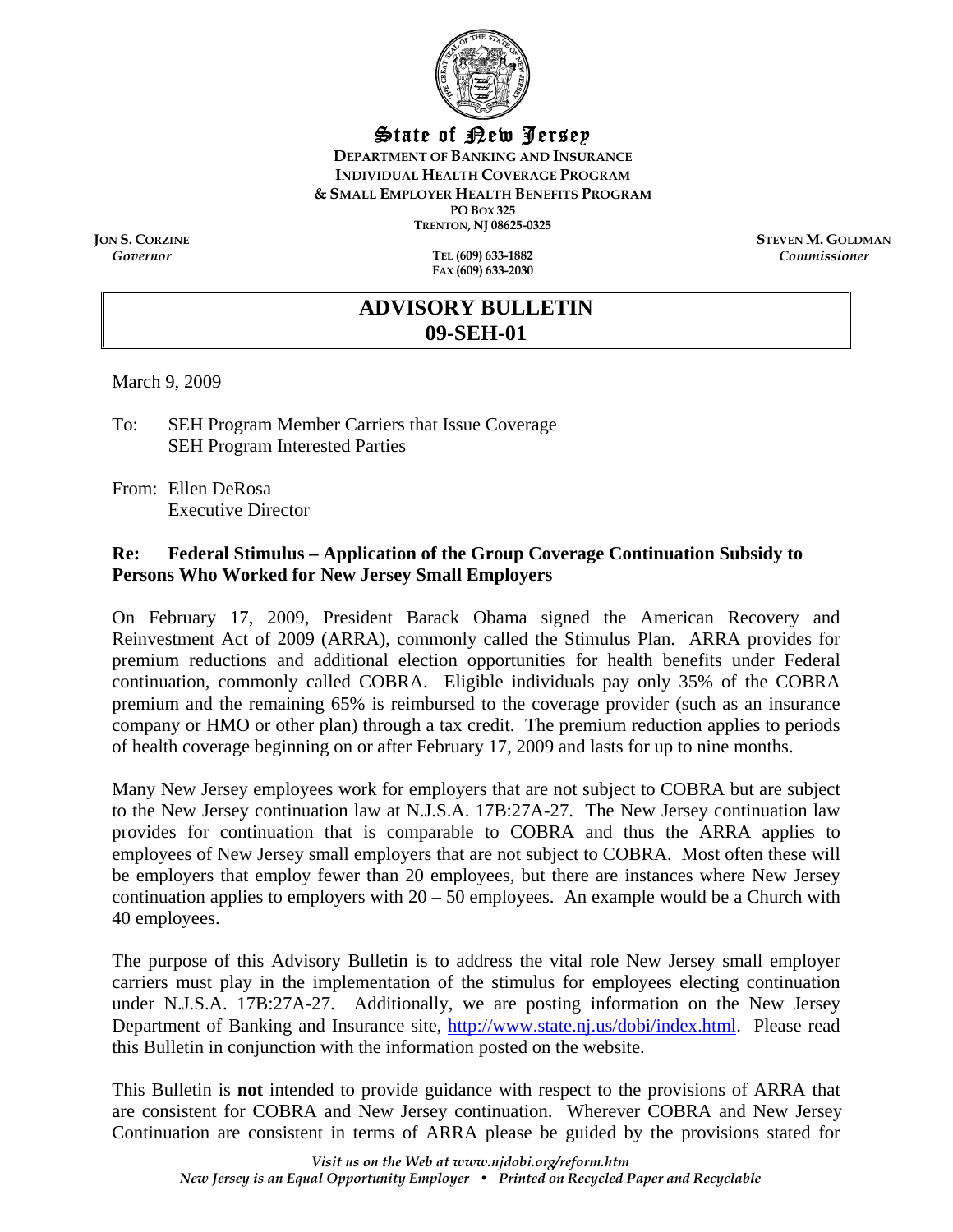09-SEH-01 Page 2 of 3

COBRA.

## *Payment of 65% of Continuation Premium*

While employers subject to COBRA continuation are responsible to pay 65% of the COBRA premium and then seek reimbursement as a payroll tax credit, employers subject only to State continuation provisions do not have a similar responsibility. Rather, ARRA requires the carriers to pay 65% of the continuation premium.

A continuee will be required to remit 35% of the continuation premium to the former employer. Such former employer will include such continuation premium with the monthly group premium and remit to the carrier. Such 35% payment must be considered payment in full and coverage may not be terminated for insufficient payment.

New Jersey continuation provides for a 31 day grace period for the payment of continuation premiums. Such grace period applies to the 35% payment.

#### *Special Election Opportunity*

Persons who were involuntarily terminated from September 1, 2008 through February 16, 2009, and who did not elect COBRA or elected COBRA but subsequently dropped it have a new election opportunity beginning February 17, 2009 and running for 60 days. New Jersey has determined that a similar special election opportunity must be allowed for persons for whom New Jersey Continuation is the applicable continuation law.

Enrollment in the New Jersey small employer market has been slowly declining for a couple of years. During the last quarter of 2008 we saw a dramatic decrease not just in covered lives but also in the number of employers offering coverage. With 2,041 fewer plans and 19,729 fewer covered lives in the last quarter of 2008 and similar if not greater decreases expected in the first quarter of 2009, we believe it both necessary and appropriate to extend a similar special election opportunity for New Jersey Continuation.

The special election period for New Jersey continuation shall apply to any person who was involuntarily terminated from a New Jersey small employer health benefits plan from September 1, 2008 through February 16, 2009 who either failed to elect New Jersey continuation or who elected, and then subsequently dropped the continuation. The election period will coincide with that applicable to COBRA, namely February 17, 2009 and running for 60 days, concluding April 18, 2009.

The election of continuation and payment of 35% of continuation premium must occur during this 60-day period. Coverage will be effective as early as February 17, 2009, and for calendar month periods of coverage, as of March 1, 2009. The duration of the continuation, however, will be measured from the loss of coverage, meaning the continuation period will be reduced by the time between the actual loss of coverage and the effective date. As is the case with the special election period for COBRA, such period for New Jersey continuation cannot be considered as a lapse in coverage for purposes of applying a new pre-existing condition exclusion.